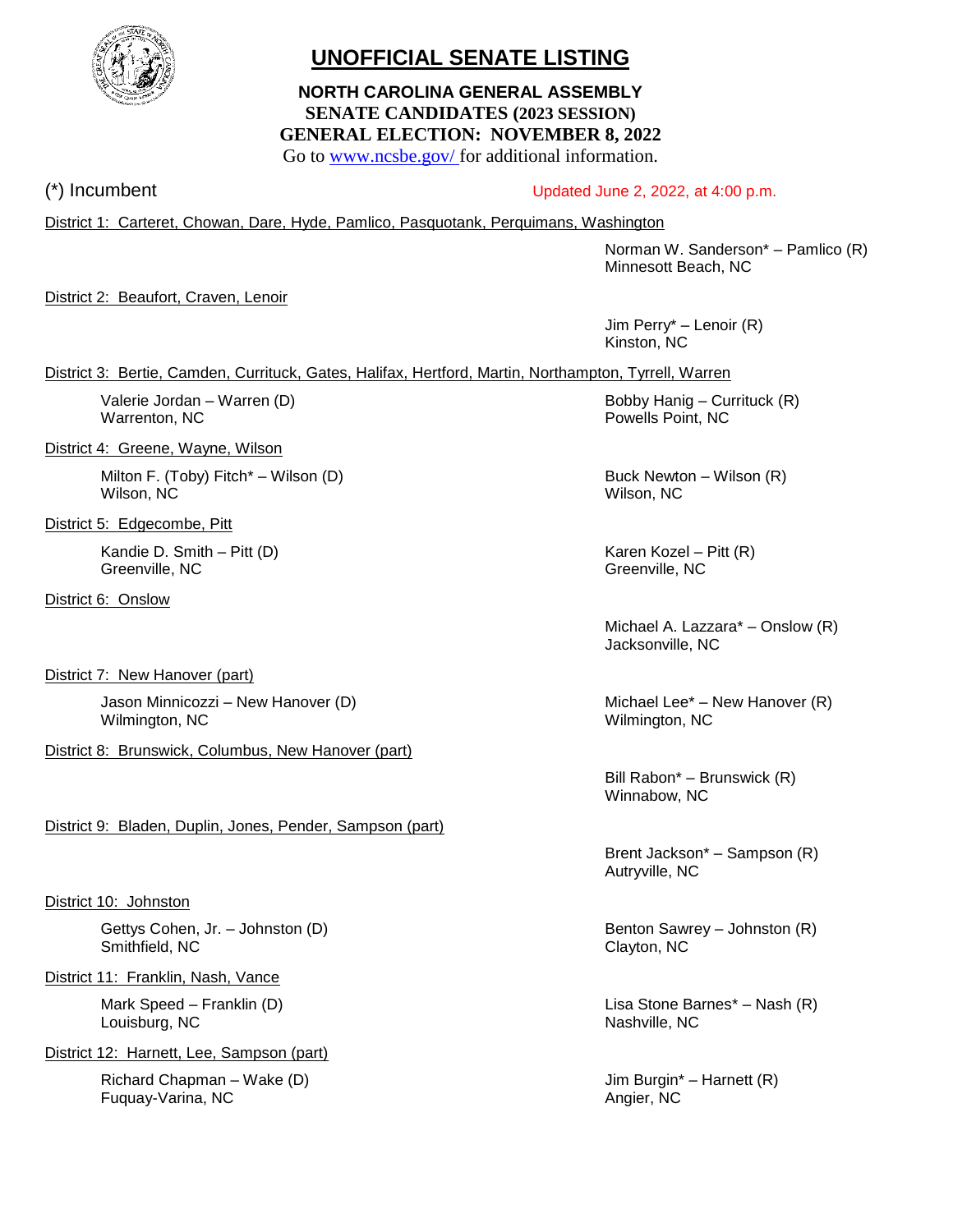| District 13: Wake (part)                                 |                                                     |                                                       |
|----------------------------------------------------------|-----------------------------------------------------|-------------------------------------------------------|
| Lisa Grafstein – Wake (D)<br>Raleigh, NC                 | Michael C. Munger - Wake (L)<br>Raleigh, NC         | David Bankert – Wake (R)<br>Raleigh, NC               |
| District 14: Wake (part)                                 |                                                     |                                                       |
| Dan Blue* – Wake (D)<br>Raleigh, NC                      | Matthew Laszacs - Wake (L)<br>Raleigh, NC           | Chris Baker - Wake (R)<br>Wendell, NC                 |
| District 15: Wake (part)                                 |                                                     |                                                       |
| Jay J. Chaudhuri* - Wake (D)<br>Raleigh, NC              | Sammie Brooks - Wake (L)<br>Raleigh, NC             | Emanuela Prister – Wake (R)<br>Cary, NC               |
| District 16: Wake (part)                                 |                                                     |                                                       |
| Gale Adcock – Wake (D)<br>Raleigh, NC                    | Dee Watson - Wake (L)<br>Cary, NC                   | James Powers – Wake (R)<br>Cary, NC                   |
| District 17: Wake (part)                                 |                                                     |                                                       |
| Sydney Batch*- Wake (D)<br>Raleigh, NC                   | Patrick J. Bowersox - Wake (L)<br>Holly Springs, NC | Marc Cavaliero – Wake (R)<br>Apex, NC                 |
| District 18: Granville, Wake (part)                      |                                                     |                                                       |
| Mary Wills Bode - Granville (D)<br>Oxford, NC            | Ryan Brown - Granville (L)<br>Creedmoor, NC         | E. C. Sykes – Wake $(R)$<br>Raleigh, NC               |
| District 19: Cumberland (part)                           |                                                     |                                                       |
| Val Applewhite – Cumberland (D)<br>Fayetteville, NC      |                                                     | Wesley Meredith - Cumberland (R)<br>Fayetteville, NC  |
| District 20: Chatham, Durham (part)                      |                                                     |                                                       |
| Natalie S. Murdock* - Durham (D)<br>Durham, NC           |                                                     | Alvin Reed - Chatham (R)<br>Sanford, NC               |
| District 21: Cumberland (part), Moore                    |                                                     |                                                       |
| Frank McNeill, Jr. - Moore (D)<br>Aberdeen, NC           |                                                     | Tom McInnis* - Moore (R)<br>Pinehurst, NC             |
| District 22: Durham (part)                               |                                                     |                                                       |
| Mike Woodard* - Durham $(D)$<br>Durham, NC               | Ray Ubinger - Durham (L)<br>Durham, NC              | Larry Coleman - Durham (R)<br>Durham, NC              |
| District 23: Caswell, Orange, Person                     |                                                     |                                                       |
| Graig R. Meyer - Orange (D)<br>Hillsborough, NC          |                                                     | Landon Woods - Caswell (R)<br>Yanceyville, NC         |
| District 24: Hoke, Robeson, Scotland                     |                                                     |                                                       |
| Darrel (BJ) Gibson, Jr. - Scotland (D)<br>Laurinburg, NC |                                                     | Danny Earl Britt, Jr.* - Robeson (R)<br>Lumberton, NC |
| District 25: Alamance, Randolph (part)                   |                                                     |                                                       |
| Sean C. Ewing - Alamance (D)<br>Mebane, NC               |                                                     | Amy Scott Galey* - Alamance (R)<br>Burlington, NC     |
| District 26: Guilford (part), Rockingham                 |                                                     |                                                       |
|                                                          |                                                     | Philip E. (Phil) Berger* - Rockingham (R)<br>Eden, NC |
| District 27: Guilford (part)                             |                                                     |                                                       |
| Michael Garrett* - Guilford (D)                          |                                                     | Richard (Josh) Sessoms - Guilford (R)                 |

Greensboro, NC Greensboro, NC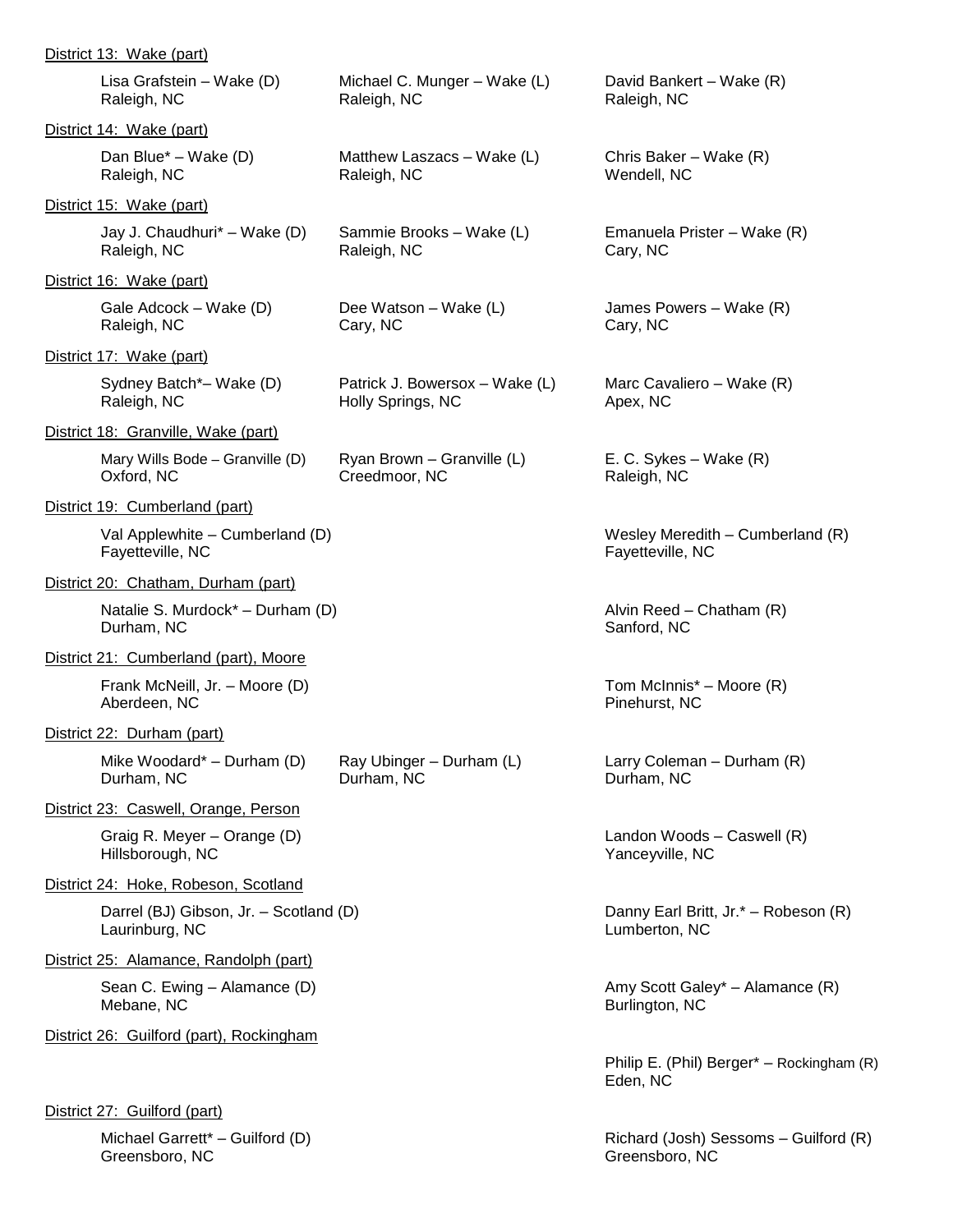Gladys A. Robinson\* – Guilford (D) example a part of the Paul Schumacher – Guilford (R) Greensboro, NC Greensboro, NC Greensboro, NC

#### District 29: Anson, Montgomery, Randolph (part), Richmond, Union (part)

Mt. Gilead, NC Asheboro, NC

District 30: Davidson, Davie

Monique D. Johnson – Davidson (D) Steve Jarvis\* – Davidson (R) Thomasville, NC Lexington, NC Lexington, NC

District 31: Forsyth (part), Stokes

District 32: Forsyth (part)

Winston-Salem, NC Winston-Salem, NC

District 33: Rowan, Stanly

Tangela (Lucy Horne) Morgan – Rowan (D) Carl Ford\* – Rowan (R) China Grove, NC China Grove, NC

District 34: Cabarrus (part)

Keshia Sandidge – Cabarrus (D) et al. 2012 - Paul R. Newton\*– Cabarrus (R) Concord, NC Mount Pleasant, NC

District 35: Cabarrus, (part), Union (part)

District 36: Alexander, Surry, Wilkes, Yadkin

District 37: Iredell, Mecklenburg (part)

#### District 38: Mecklenburg (part)

Mujtaba A. Mohammed\* – Mecklenburg (D) Charlotte, NC

#### District 39: Mecklenburg (part)

DeAndrea Salvador\* – Mecklenburg (D) Mark Robeson – Mecklenburg (R) Charlotte, NC Charlotte, NC Charlotte, NC Charlotte, NC Charlotte, NC Charlotte, NC Charlotte, NC Charlotte, NC

#### District 40: Mecklenburg (part)

Charlotte, NC Charlotte, NC

#### District 41: Mecklenburg (part)

Natasha Marcus<sup>\*</sup> – Mecklenburg (D) and the second of the Bonni Leone – Mecklenburg (R) Davidson, NC Cornelius, NC Cornelius, NC

District 42: Mecklenburg (part)

Charlotte, NC Charlotte, NC Charlotte, NC

Brooke Crump – Montgomery (D) and Cavel Craven, Jr.\* – Randolph (R) David (Dave) Craven, Jr.\* – Randolph (R)

Joyce Krawiec\* – Forsyth (R) Kernersville, NC

Paul Lowe, Jr.\* – Forsyth (D) and Society and Second George K. Ware – Forsyth (R)

Todd Johnson\*– Union (R) Monroe, NC

Eddie Settle– Wilkes (R) Elkin, NC

Vickie Sawyer\* – Iredell (R) Mooresville, NC

Joyce Waddell\* – Mecklenburg (D) Bobbie Shields – Mecklenburg (R)

Rachel Hunt – Mecklenburg (D) Cheryl Russo – Mecklenburg (R)